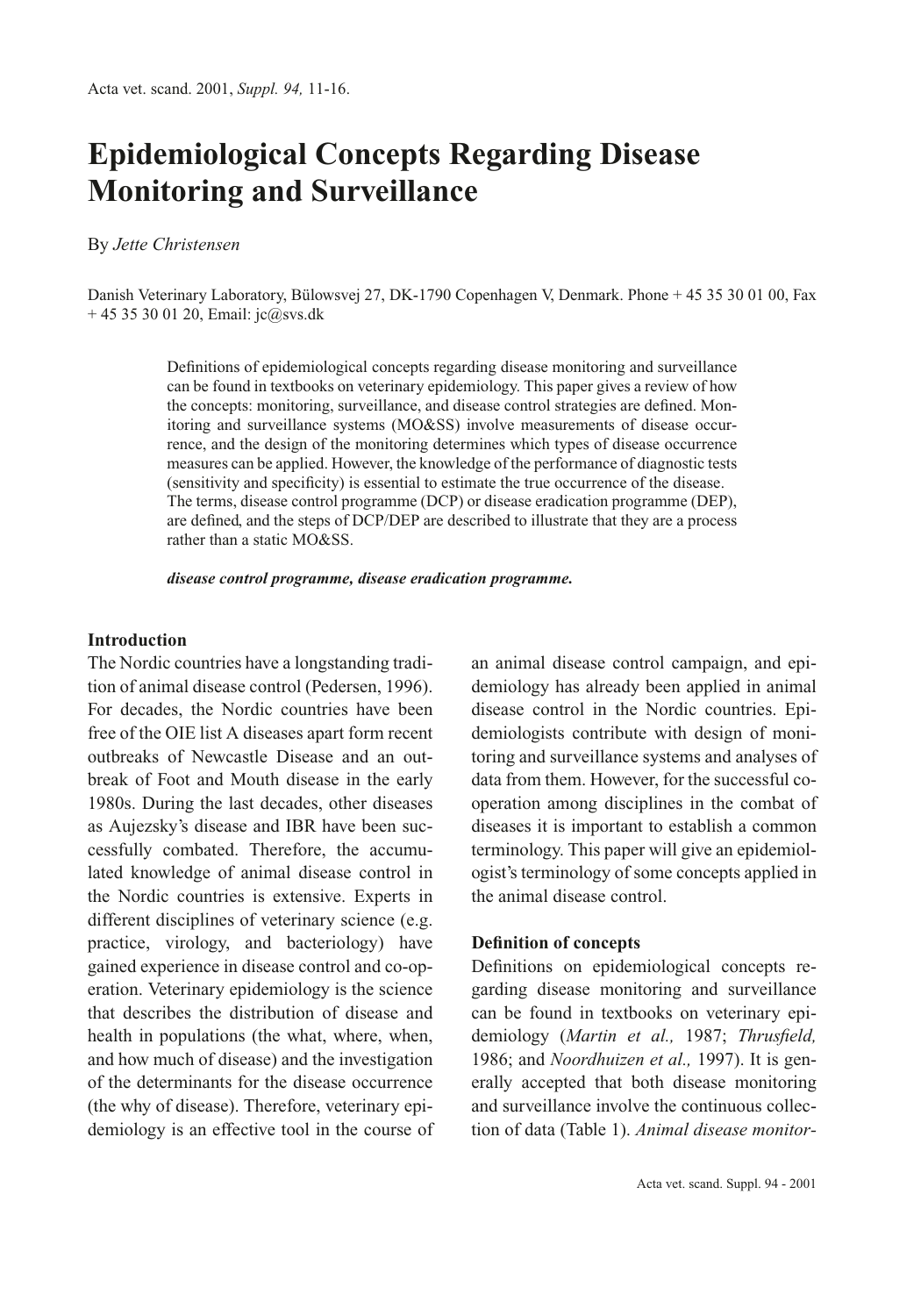| <b>Textbooks</b>                          | Definitions of<br>Monitoring                                                                                                                                                                                             | Surveillance                                                                                                                                                                                                                                                            |
|-------------------------------------------|--------------------------------------------------------------------------------------------------------------------------------------------------------------------------------------------------------------------------|-------------------------------------------------------------------------------------------------------------------------------------------------------------------------------------------------------------------------------------------------------------------------|
| Martin et al 1987<br>(page 259)           | Animal disease monitoring<br>describes the ongoing efforts<br>directed at assessing the health<br>and disease status of a given<br>population.                                                                           | The term "disease surveillance" is used<br>to describe a more active system and<br>implies that some form of directed<br>action will be taken if the data indicate<br>a disease level above a certain threshold.                                                        |
| Thrusfield, 1995<br>(page 22)             | Monitoring is the making of<br>routine observations on health,<br>productivity and environmental<br>factors and the recording and<br>transmission of these observations.                                                 | Surveillance is a more intensive<br>form of data recording than monitoring.                                                                                                                                                                                             |
| (page 358 and 360)                        | The routine collection of information<br>on disease, productivity, and other<br>characteristics possibly related to<br>them in a population.                                                                             | An intensive form of monitoring (q.v.),<br>designed so that action can be taken<br>to improve the health status of a population,<br>and therefore frequently used in disease<br>control campaigns.                                                                      |
| Noordhuizen et al.,<br>1997<br>(page 379) | Monitoring refers to a continuous,<br>dynamic process of collecting data<br>about health and disease and their<br>determinants in a given animal<br>population over a defined time<br>period (descriptive epidemiology). | Surveillance refers to a specific<br>extension of monitoring where obtained<br>information is utilised and measures<br>are taken if certain threshold values<br>related to disease status have been passed.<br>It, therefore, is part of disease control<br>programmes. |

Table 1. Definitions of disease monitoring and surveillance found in three textbooks on veterinary epidemiology.

*ing* describes the ongoing efforts directed at assessing the health and disease status of a given population. The disease can be a specific infectious disease or diseases/health in general whereas the efforts are the routine recording, analyses and distribution of information related to the disease (or health).

The term *disease surveillance* is used to describe a more active system and implies that some form of directed action will be taken if the data indicate a disease level above a certain threshold. Therefore, disease surveillance is made up by at least three components: (1) a defined disease monitoring system, (2) a predefined disease intervention strategy (directed ac-

Data collection is the core of disease monitoring and surveillance systems (MO&SS) and

quency.

whenever data are used the data quality is of great concern. As with any other data collection if the data on disease are collected accurately and representatively and the MO&SS is designed to monitor the disease the monitoring or surveillance may be referred to as *active* (primary data are collected). *Passive* monitoring or surveillance is then referred to when data collected for other purposes (existing or secondary data) are used.

tion), and (3) a defined threshold of disease fre-

With this definition strictly interpreted an active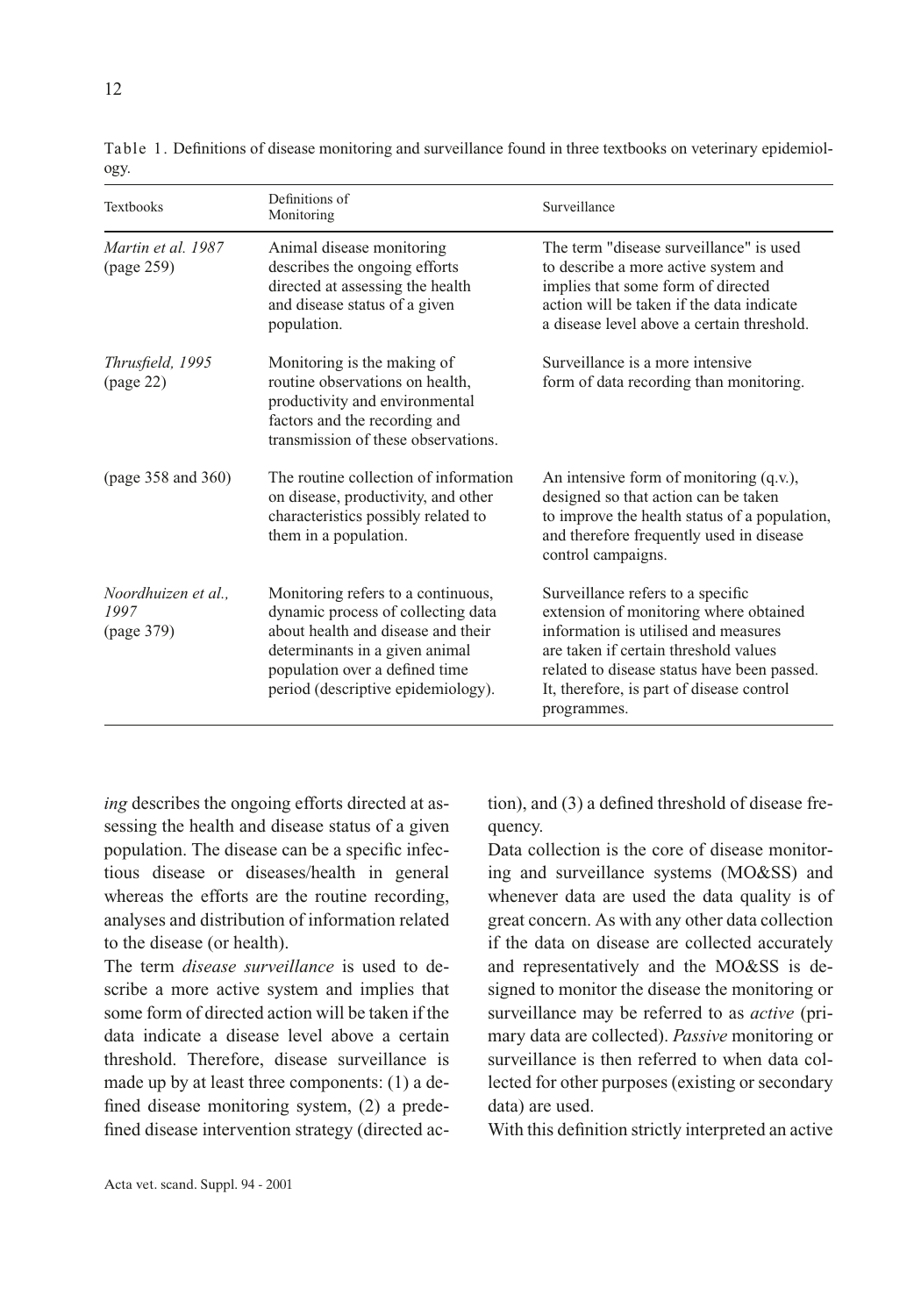| <b>Textbooks</b>                             | Prevention                                                                        | Eradication                                                                                                  |
|----------------------------------------------|-----------------------------------------------------------------------------------|--------------------------------------------------------------------------------------------------------------|
| Martin et al. 1987                           | Those measures designed to exclude                                                | The efforts to eliminate selected                                                                            |
| $\left( \text{page } 250 \right)$            | disease from an unaffected population.                                            | organisms from a defined area.                                                                               |
| Thrusfield, 1995<br>$\frac{1}{2}$ (page 337) |                                                                                   | Commonly in veterinary medicine,<br>eradication refers to the regional<br>extinction of an infectious agent. |
| Noordhuizen et al.,                          | Eradication and prevention applies to the highly infectious, monocausal epidemic  |                                                                                                              |
| 1997                                         | diseases threatening large areas of the EU, or causing problems for human beings, |                                                                                                              |
| (page 295)                                   | the zoonoses or foodborne infections.                                             |                                                                                                              |

Table 2. Definitions of disease control strategies found in three textbooks on veterinary epidemiology.

MO&SS is perhaps very rarely seen at a regional or national level because accurate and representative sampling is very costly. Once a MO&SS for one specific disease and animal species is set up, the same sampling scheme is often used to monitor other diseases. Then strictly, the MO&SS may be active only with regard to the first disease – for all other diseases the MO&SS could be passive.

Sometimes the term, passive monitoring or surveillance reflects that no actual sampling is done (e.g. the reporting of clinical suspicion of notifiable diseases). Then active monitoring or surveillance is a system where any type of sampling is done. With the latter definition most MO&SS would be active.

Disease monitoring can lead to and surveillance systems include disease *control strategies.* There is a general agreement that the control strategies can be classified as prevention, control, and eradication (Table 2). The term *prevention* is applied to those measures designed to exclude disease from an unaffected population. *Control* is associated with the efforts directed toward reducing the frequency of existing disease to levels biologically and/or economically justifiable or otherwise of little consequence. *Eradication* describes the efforts to eliminate selected organisms from a defined population. Animal species and location (herd, region or country) define the population. One or more interventions may be combined to an *intervention strategy* and employed in a DCP to reduce disease occurrence (Table 3). The choice of intervention strategy depends on the situation (e.g. disease prevalence, biological, economical, political, social conditions) and the objective of the DCP (or DEP). Some of the more drastic interventions like stamping out and depopulation/repopulation clearly aim at eradication while others (e.g. improvement of management) aim at reduction of disease.

Now we can define the term disease control (or eradication) programme. A *disease control programme* (DCP) is the combined system of monitoring and surveillance, disease control strategies, and intervention strategies that over a prolonged period of time are employed to reduce the frequency of a specific disease. A *disease eradication programme* (DEP) is a special case of a DCP where the objective of the programme is to eliminate a specific disease (organism). For the remainder of the paper the term DCP will be used, unless it refers to DEP specifically.

Following these definitions of DCP (and DEP), the dynamic aspect of programmes is indicated. Both the MO&SS and the disease control ef-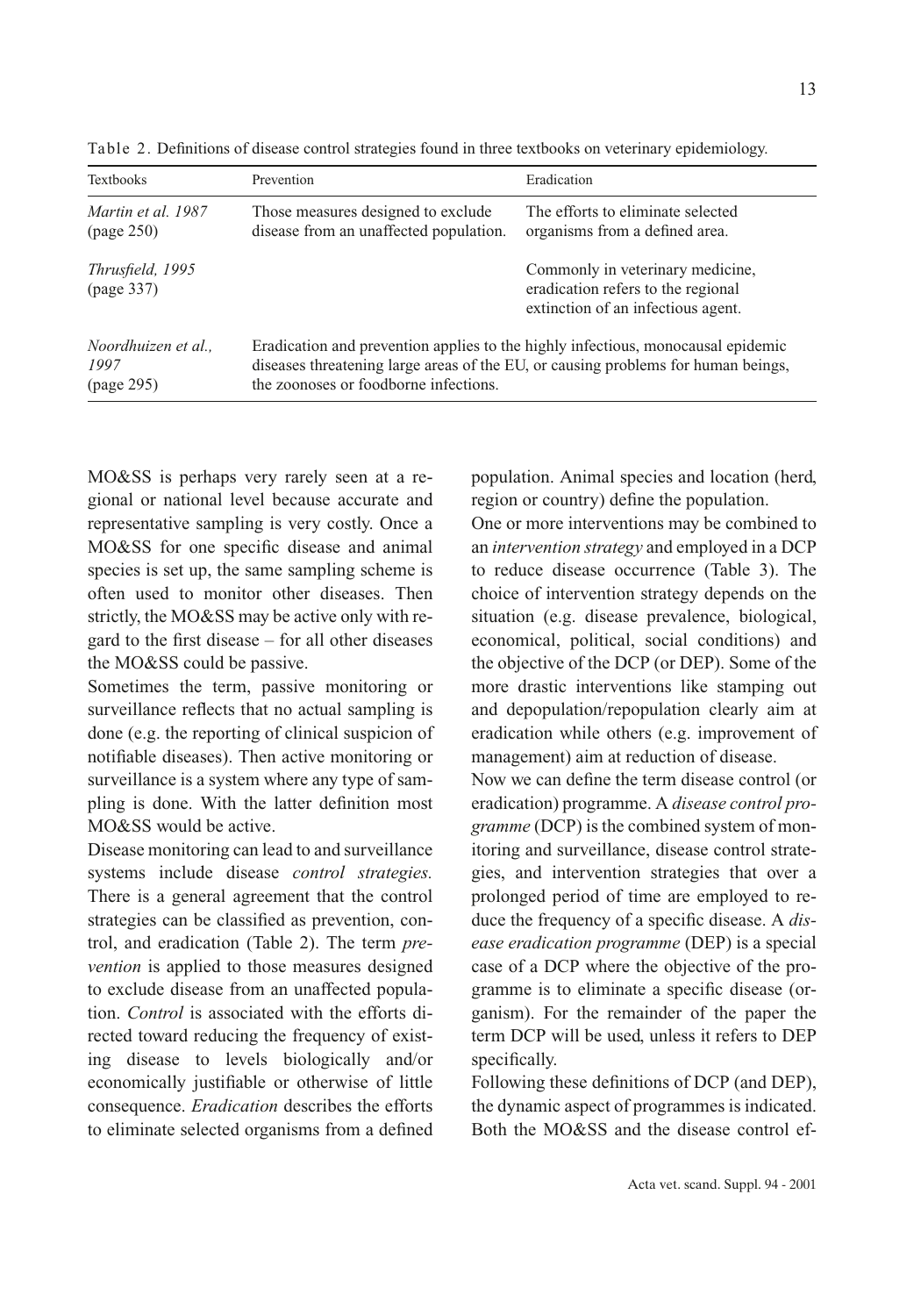Table 3. Possible interventions in disease control programmes. One or more interventions can be combined in an intervention strategy.

| Type of intervention                     | Intervention                                                                                |
|------------------------------------------|---------------------------------------------------------------------------------------------|
| Slaughter                                | Stamping out<br>Depopulation/repopulation<br>Test and slaughter<br>Culling                  |
| Reduction<br>of contact                  | Quarantine<br>Movement restrictions<br>All in all out<br>(batch production)                 |
| Chemical use                             | Preventive or strategic<br>treatment<br>Therapeutic treatment<br>Disinfection<br>Pesticides |
| Modification<br>of host resistance       | Vaccination<br>Genetic resistance                                                           |
| Environment and or<br>management control | Improved husbandry<br>Feeding<br>Education<br>Biological control                            |
| Doing nothing                            |                                                                                             |

forts can evolve over time to adjust to changing circumstances (e.g. disease occurrence, biological, political, economical, or social). We will return to the dynamics of a DCP in the next section.

Whether the DCP aims to control or eradicate a disease, it will provide measurements of disease occurrence. The usual methods of measuring disease occurrence (incidence, prevalence, risk, and incidence density) may be applied depending on the data quality, and what data are available. The most serious limitation of the data is not so often the data on the cases (nominator), but the information on noncases (denominator), which is important for the choice of method for measurement of disease frequency. A lengthy discussion on the merits of the four methods of disease measurement is beyond the scope of this paper but the definitions will be briefly mentioned.

If very detailed information on new cases and population at risk is available, the *incidence density* (rate at which new cases occur in the population at risk) may be calculated. This requires an ongoing monitoring of new cases and population at risk, which means recording of all cases when they occur (and recover to be at risk again) but also all entries and exits of the population. When less detailed information is available, *prevalence* (proportion of cases in the population) is usually calculated. The only data needed are the number of cases (all existing cases) and noncases in the population at a point in time. The prevalence is typically applied in regional or national programmes or when the exact onset of disease is not known. Sometimes only information on cases is available, and then *incidence* (number of cases) can be reported. The incidence makes comparisons among populations impossible. If information on new cases over a period in a cohort of noncases (at the start of the period) is available, the *risk* (or cumulative incidence) of acquiring the disease over a period can be calculated. Changes in risk over time can be difficult to interpret and risk is therefore more suitable for disease frequency measurement in risk factor studies.

## **Dynamics of disease control programmes**

The dynamics of a disease eradication programme become clear when the steps of a typical programme are described (Figure 1). When a disease is not present or has not been identified as a problem in a population, it will not be actively monitored (no sampling for diagnostic tests for the specific disease). However, the general awareness of clinical disease is a passive monitoring of the population for this disease and clinical disease may cause detection of the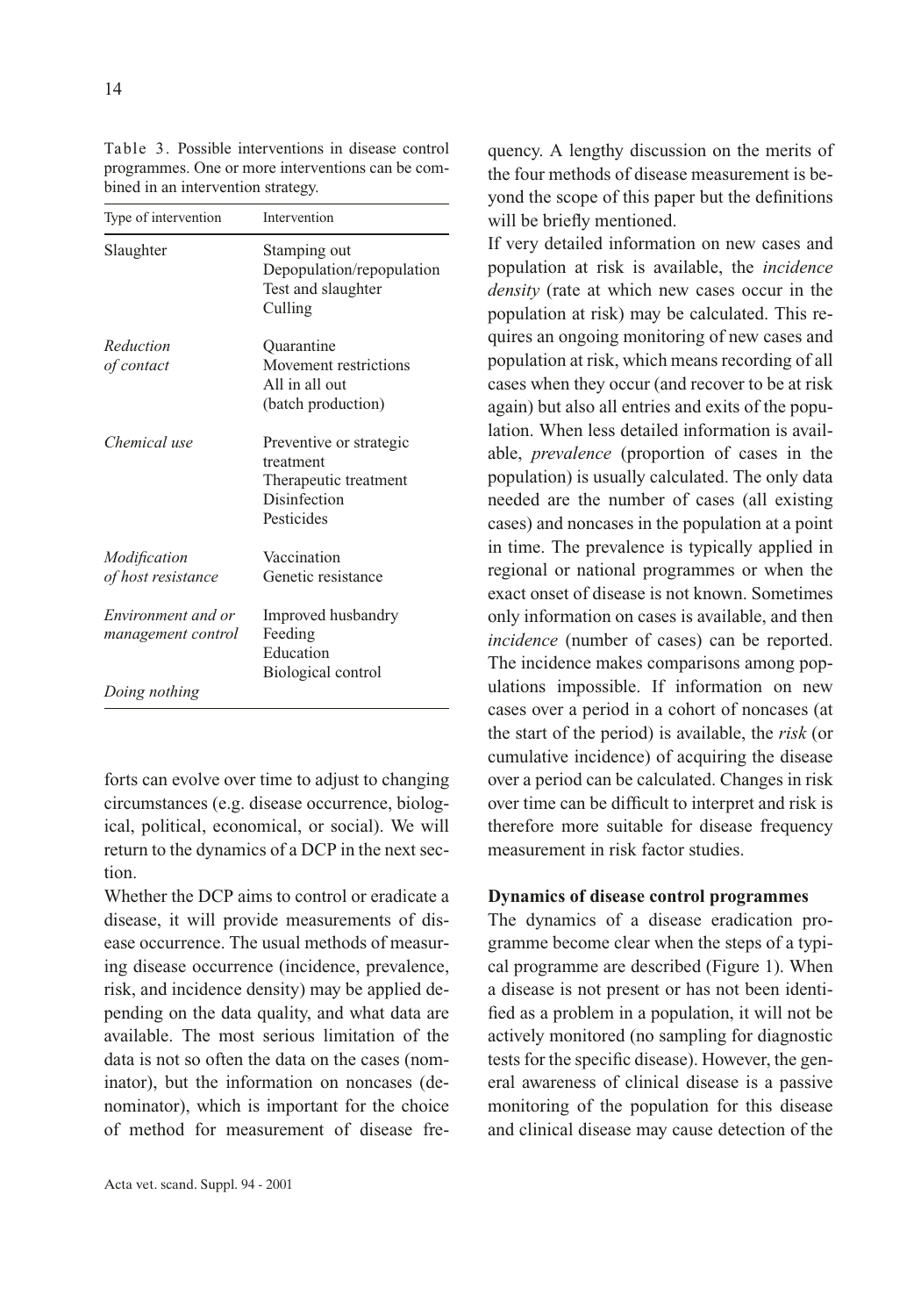

Figure 1. The steps when a voluntary disease control programme develop over a disease control programme (DCP) into a disease eradication programme (DEP).

disease. During this step the disease may be introduced, spread in the population, and be recognised as a potential problem (e.g. adverse effect on production or human health risk).

The monitoring may become active when the first assessment of the size of the problem (economic impact or human health risk) is implemented. Knowledge of the disease is acquired and the training of personnel (veterinarians and farmers) will take place in this step. Some farmers may start to combat the disease in voluntary control programmes and this will provide valuable knowledge. If the disease is considered a serious threat to human health (multiresistant Salmonella Typhimurium DT 104) or has major economic impact (outbreak of Swine Vesicular Disease in an exporting country), actions to prevent further spread of disease may be applied even at this early stage to keep the prevalence low. The aim of this effort is to have the option to proceed directly to DEP. Otherwise this step should ideally last long enough to establish the adequate expertise to design an effective DCP.

At this point, the prevalence (and biology) of

the disease will determine if eradication is the immediate objective (next step) or if a disease control step to reduce the prevalence needs to be implemented first. Unless the disease is sporadic, the next feasible step will be a DCP. Here, systematic activities directed against the disease are implemented in a surveillance system. The monitoring is to be targeted at the disease, thresholds for interventions against the disease defined, and predefined interventions are to be implemented to reduce disease occurrence. From this point onwards, it is important to include the total population (herd, region or country). In national programmes, this is when legislation is put into force.

The DCP may evolve into a DEP. When the prevalence is low and eradication may be an option, the elimination of the infectious agent can start. The efforts to detect the last cases can be extensive and testing the population free of the disease usually ends the DEP (Willeberg 1999). Now after the end of the DEP, interventions to reduce the risk of reintroduction (e.g. quarantine) should be continued or implemented. Preferably, some surveillance system should be